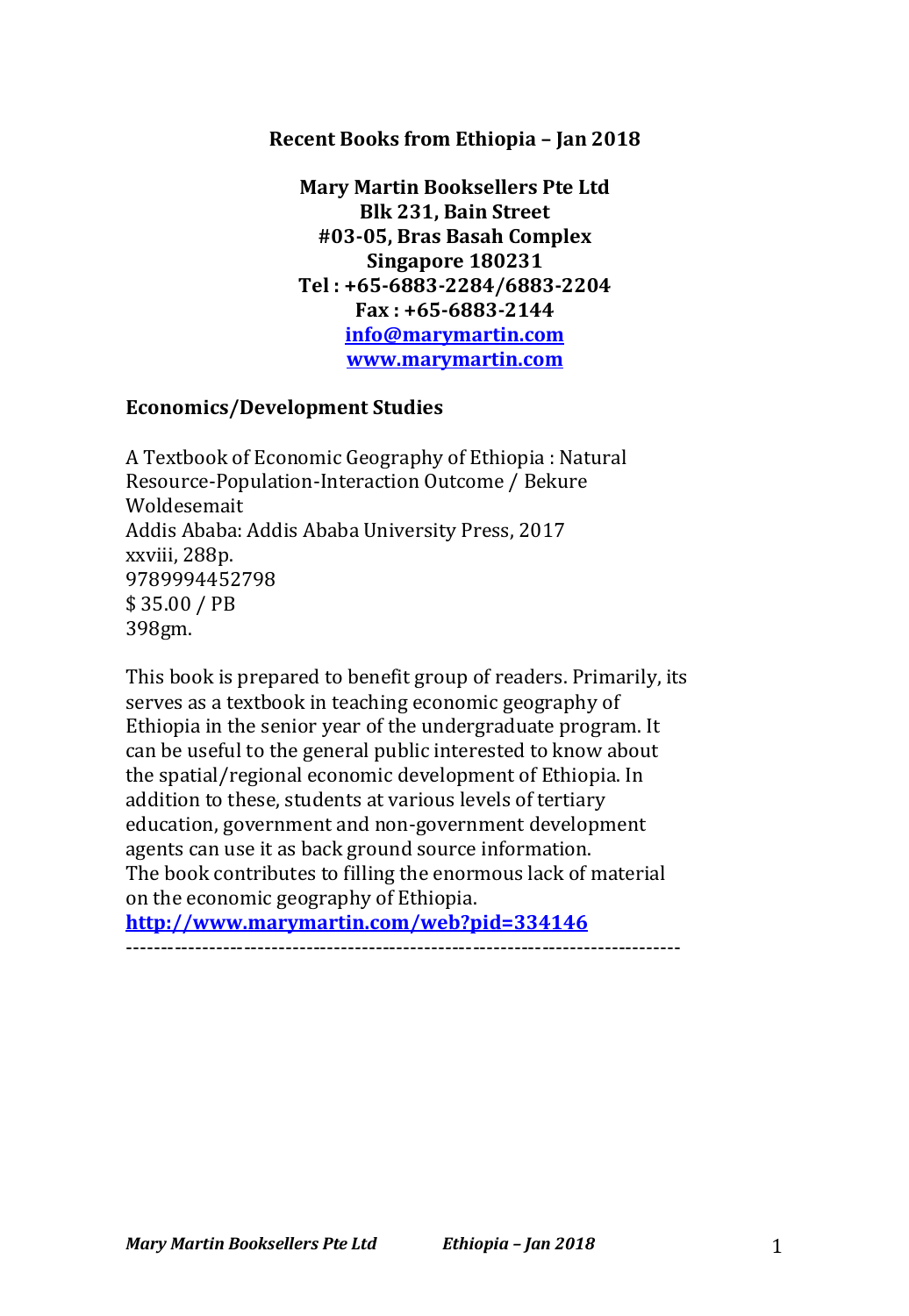The Khat Conundrum in Ethiopia : Socioeconomic Impact and Policy Directions / Yeraswork Admassie Addis Ababa: Forum for Social Studies (FSS), 2017 xvi, 130p. FSS Monograph No. 12 9789994450633

- Drugs of abuse.
- Drug addiction.
- Economic aspects
- Ethiopia.
- Khat

\$ 35.00 / PB

252gm.

**http://www.marymartin.com/web?pid=334147**

--------------------------------------------------------------------------------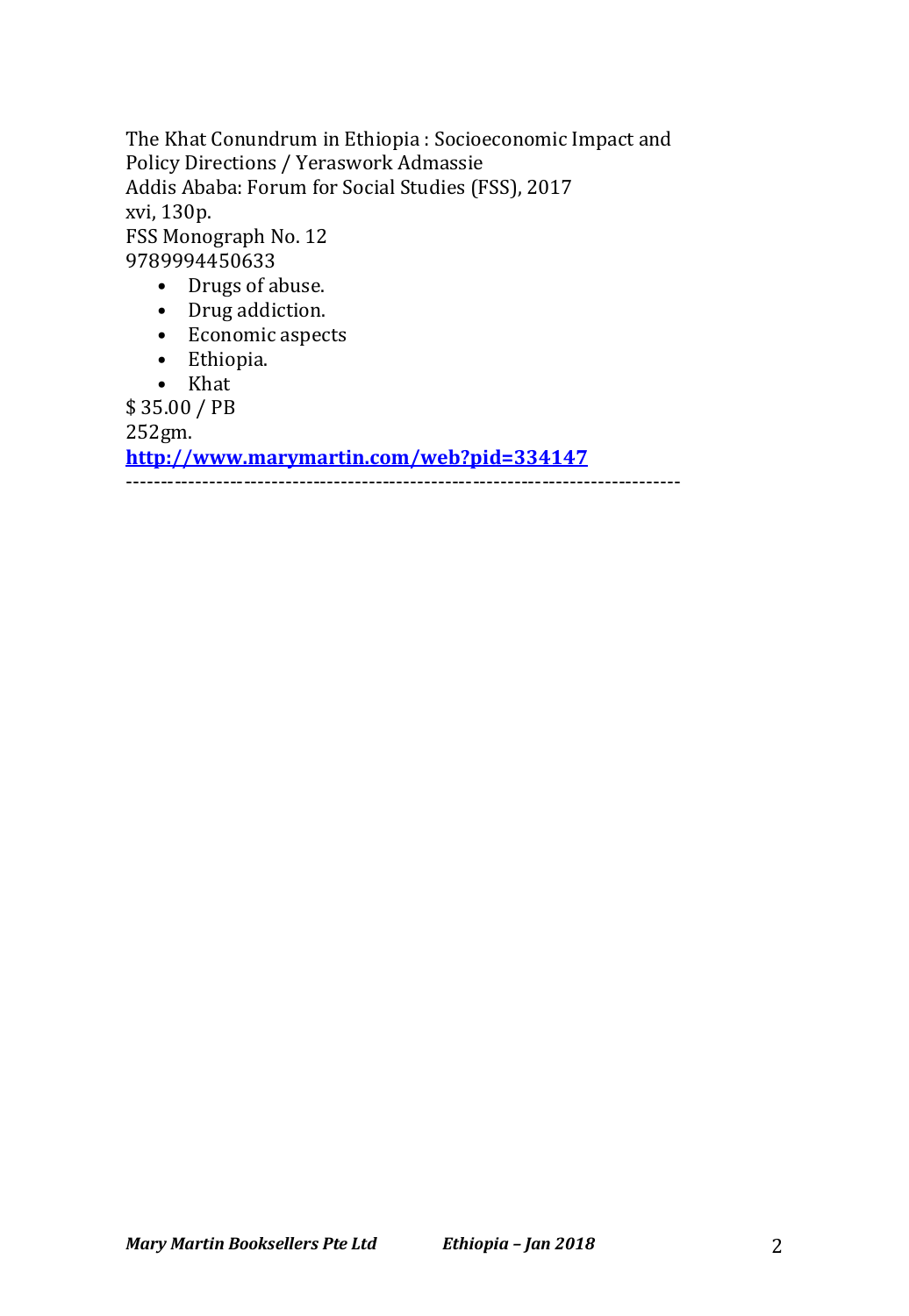The Education of Children Entangled in Khat Trade in Ethiopia: The Case of Two Khat Market Centers / Girm Negash Addis Ababa: Forum for Social Studies (FSS), 2017 viii, 64p. FSS Monograph No. 13 9789994450657 \$ 35.00 / PB 140gm.

In Ethiopia, khat cultivation is expanding aggressively in recent years. Regions that were formerly known for coffee production have become major khat producing areas. In Equal proportion, the habit of khat chewing is expanding at an alarming rate among different social groups irrespective of gender, age, religion and ethnic background. Khat has also become one of the leading export commodity and foreign currency earners for the country. Correspondingly, the khat marketing system has evolved tremendously all along the value chain and become a means of livelihoods for many people. Accordingly, school-age children, as young as 8 years, are involved in khat trading and marketing activities.

Based on empirical data collected from two khat marketing centers, Aweday and Wondo Genet, this monograph explores the impact of children's involvement in khat trading activities on their schooling. The study also investigates the major causes for such an engagement of young people in khat marketing activities; and probes the nature and magnitude of other possible adverse effects, such as developing the habit of regular khat chewing.

# **http://www.marymartin.com/web?pid=334149**

-------------------------------------------------------------------------------- Innovative Media and Communication Strategy for Development : Ethiopia's Experience : A Roadmap for Personal, Professional and Leadership Development / Negussie Teffera, Ph.D. Addis Ababa: Negussie Teffera, Ph.D., 2017 xviii, 254p. Includes Index ; Bibliography \$ 35.00 / PB 484gm. **http://www.marymartin.com/web?pid=334150**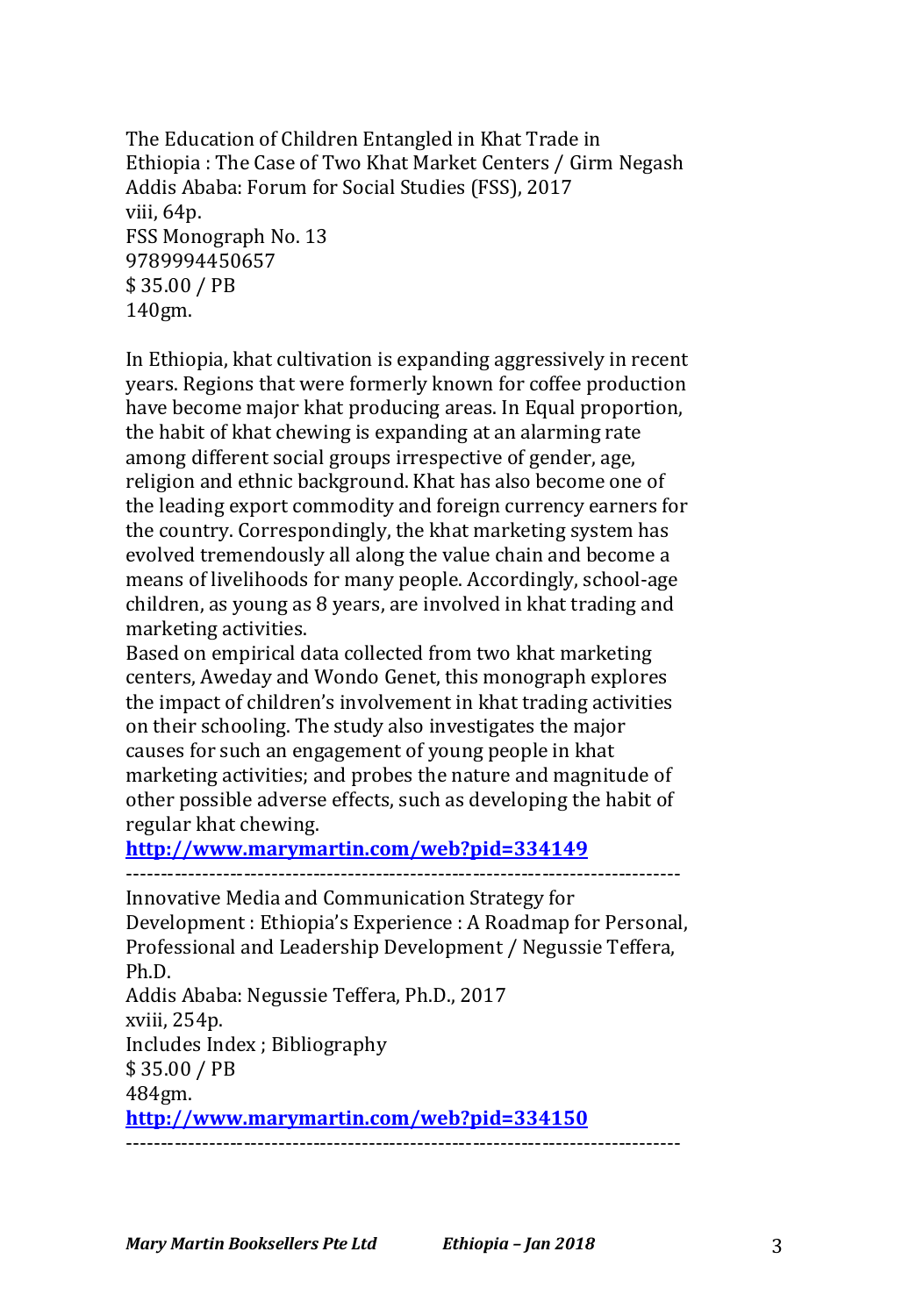Eastern Africa Social Science Research Review, June 2017 : Special Issue for Zimbabwe Ezekiel Guti University (ZEGU) / (Ed-in-Chief) Matebu Tadesse Addis Ababa: OSSREA-Organisation for Social Science Research in Eastern and Southern Africa, 2017 100p. \$ 30.00 / PB 226gm.

Sample Articles

Dynamics of Fresh Produce Marketing in Small-scale Irrigation Schemes: Challenges and Opportunities for Smallholder Farmers in South Africa / Bulisani L. Ncube

The Association between Brand Equity and Customer Store Selection in Zimbabwean Fast Foods Industry / Tapiwa Takundwa & Faustino Kufakunesu

• Commercial Uses of Sweet Potatoes – a Missing Link to Community Development: A Case Study of Rural Zimbabwe / Gaylord Hlabiso & Farirepi Mugozhi

• The Informal Apprenticeship Miracle: A Case for Mbare-Magaba Informal Industry, Zimbabwe / Muchabaiwa Wonder & Muyambo Tenson

…..

**http://www.marymartin.com/web?pid=334151** --------------------------------------------------------------------------------

### **History / Memoirs**

Country Roads : A life-journey of fun, exposures, relationships and decision / Aklilu Kidanu Wolde Giorgis Second Edition Addis Ababa: Central Printing Press, 2017 x, 344p.

--------------------------------------------------------------------------------

• Aklilu Kidanu

• Teachers – Ethiopia – Biography.

\$ 35.00 / PB

544gm.

**http://www.marymartin.com/web?pid=334152**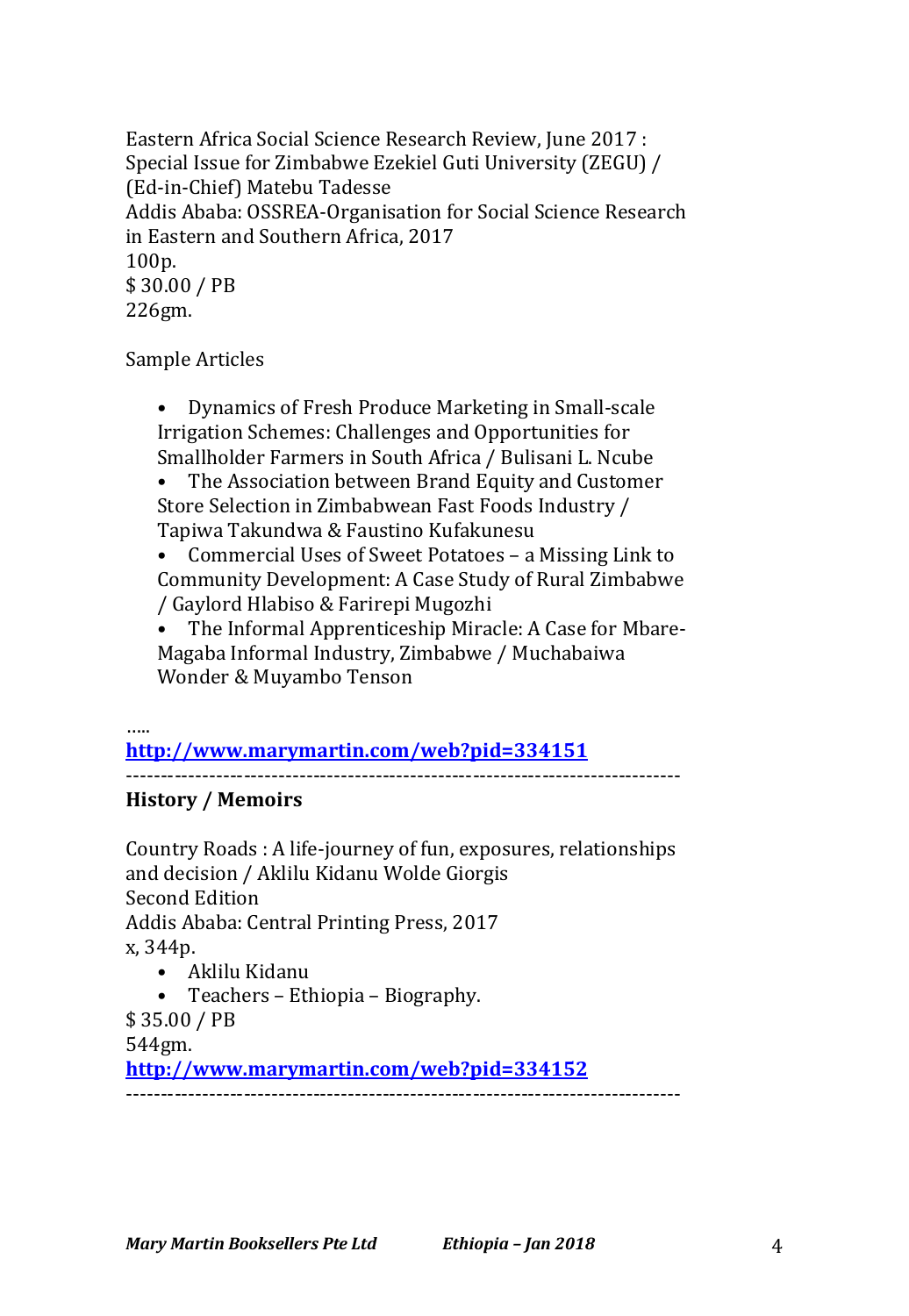## **Law**

Freedom of Religion in Ethiopia : Content, Scope and Limits in a Secular and Pluralist State / (Ed) Benyam T. Dubero & Mesembet A. Tadeg Addis Ababa: College of Law and Governance Studies, School of Law, Addis Ababa University, 2015 108p. Ethiopian Human Rights Law Series, Vol. V \$ 25.00 / PB 148gm. **http://www.marymartin.com/web?pid=334153** -------------------------------------------------------------------------------- Journal of Ethiopian Law, Vol. XXVII No. 1, December 2015 / (Ed-in-Chief) Dr. Gedion Timothewos Addis Ababa: School of Law, Addis Ababa University, 2015 vi, 142p. ISSN: 0022-0914

\$ 40.00/ PB

254gm.

Articles:

- Executives Override of Judicial Power: In Search of Constrained Exercise of Delegated Legislations in Ethiopia
- Medical Institutions' and their Employees' Obligation to give Emergency Medical Treatment for victims of Motor Vehicle Accident
- The Implications of 2009 Ethiopian CSOs Law on the Right to Freedom of Association
- When the Expert Turns into a Witch: Use of Expert Opinion Evidence in the Ethiopian Justice System

…… **http://www.marymartin.com/web?pid=334154** --------------------------------------------------------------------------------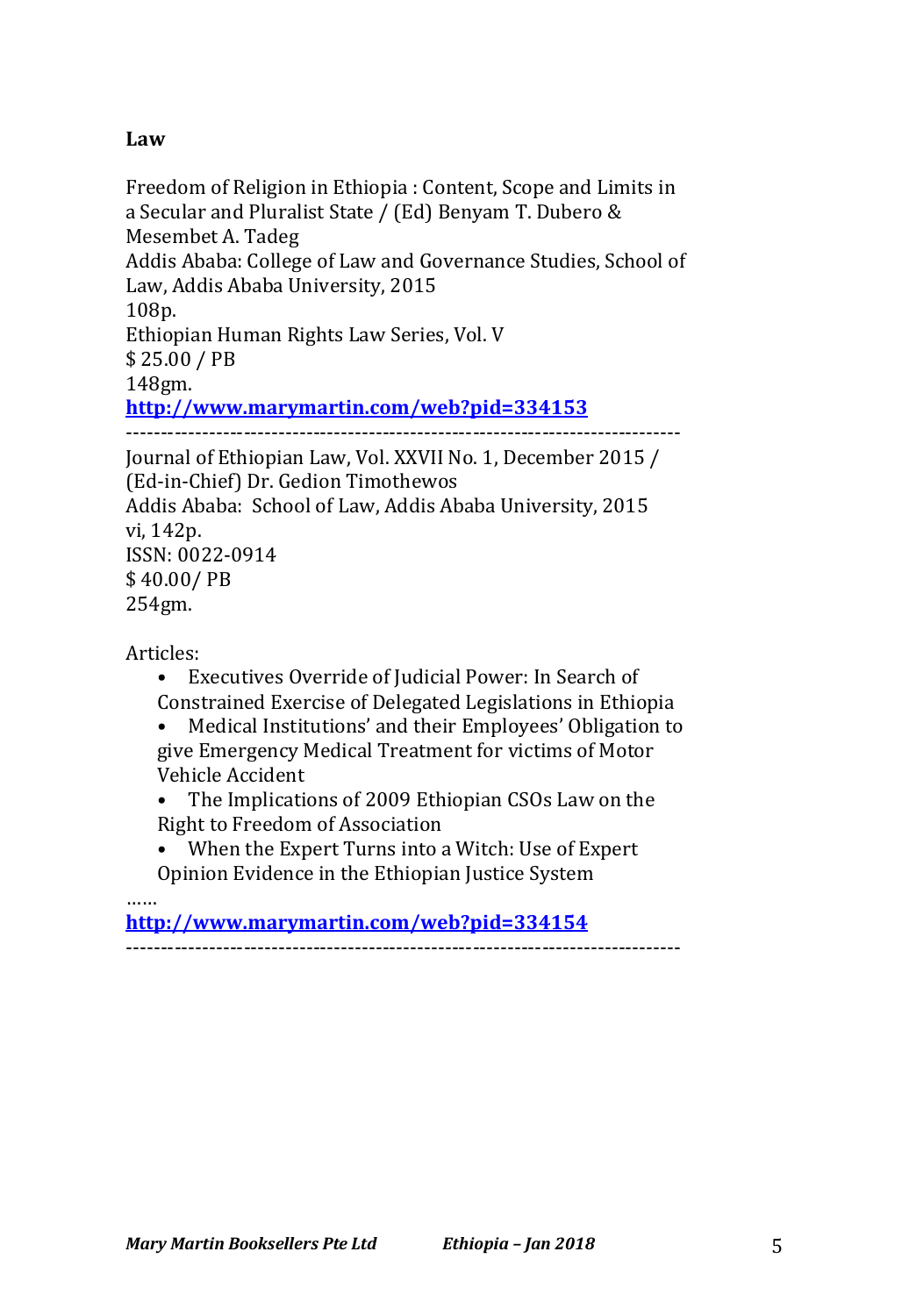The Rights of Children in Ethiopia : Empirical Investigations from Multidisciplinary Perspective / (Eds) Alula Pankhurst, Yeraswork Admassie & Yitayew Alemayehu Addis Ababa: Center for Human Rights, Addis Ababa University, 2016 166p. 9789994497881 \$ 40.00 / PB 254gm. **http://www.marymartin.com/web?pid=334155** -------------------------------------------------------------------------------- Mekelle University Law Journal, Vol. 4, June 2016 / (Ed-in-Chief) Mulu Beyene Addis Ababa: Mekelle University Law Journal, School of Law, Mekelle University, 2016

iv, 184p.

ISSN: 2077-9895 \$ 40.00 / PB 370gm.

Articles:

• The Stops and Limitation of the Amending Power in Ethiopia. Thinking Beyond Literalism

• Transnational Corporate liability for Human Rights Abuses: A Cursory Review of he Ethiopian Legal Framework

Enhancing Human Rights Protection and National Security by Prescribing a 'Terrorist' Organisation: The Ethiopian Dilemma

• The Use of Control Test in the Classification of Taxpayers into Employee and Independent Contractor: A Comparative Study on Workers of Higher Education **Institutions** 

….. **http://www.marymartin.com/web?pid=334157** -----------------------------------------------------------------------------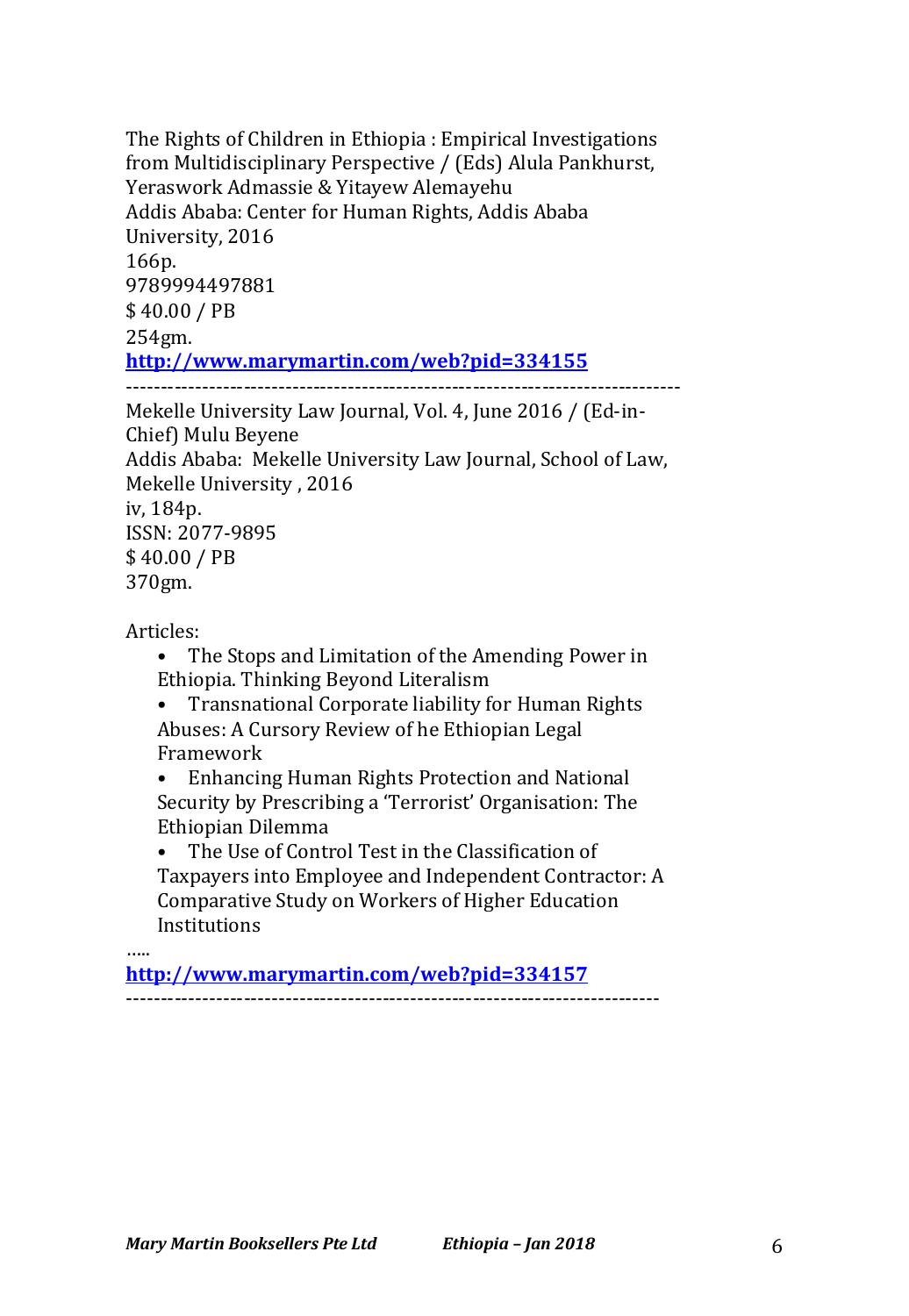Judicial Application of The 'Best Interest of the Child' Principle in Ethiopia : Policy, Law and Praxis / (Ed) Kokebe Wolde Addis Ababa: Center for Human Rights, Addis Ababa University, 2016 x, 244p. 9789994494705 \$ 40.00 / PB 334gm. **http://www.marymartin.com/web?pid=334158** -------------------------------------------------------------------------------- Human Rights and Legal Pluralism in Ethiopia / (Ed) Yonas Birmeta Addis Ababa: College of Law and Governance Studies, School of Law, Addis Ababa University, 2015 246p. Ethiopian Human Rights Law Series, Vol. VII \$ 35.00 / PB 192gm. **http://www.marymartin.com/web?pid=334160** -------------------------------------------------------------------------------- Ethiopia's Post 1991 Media Landscape : The Legal Perspective / Andargachew Tiruneh Addis Ababa: Addis Ababa University Press, 2017 xiv, 392p. 9789994452804 \$ 60.00 / PB 706gm. **http://www.marymartin.com/web?pid=334162** --------------------------------------------------------------------------------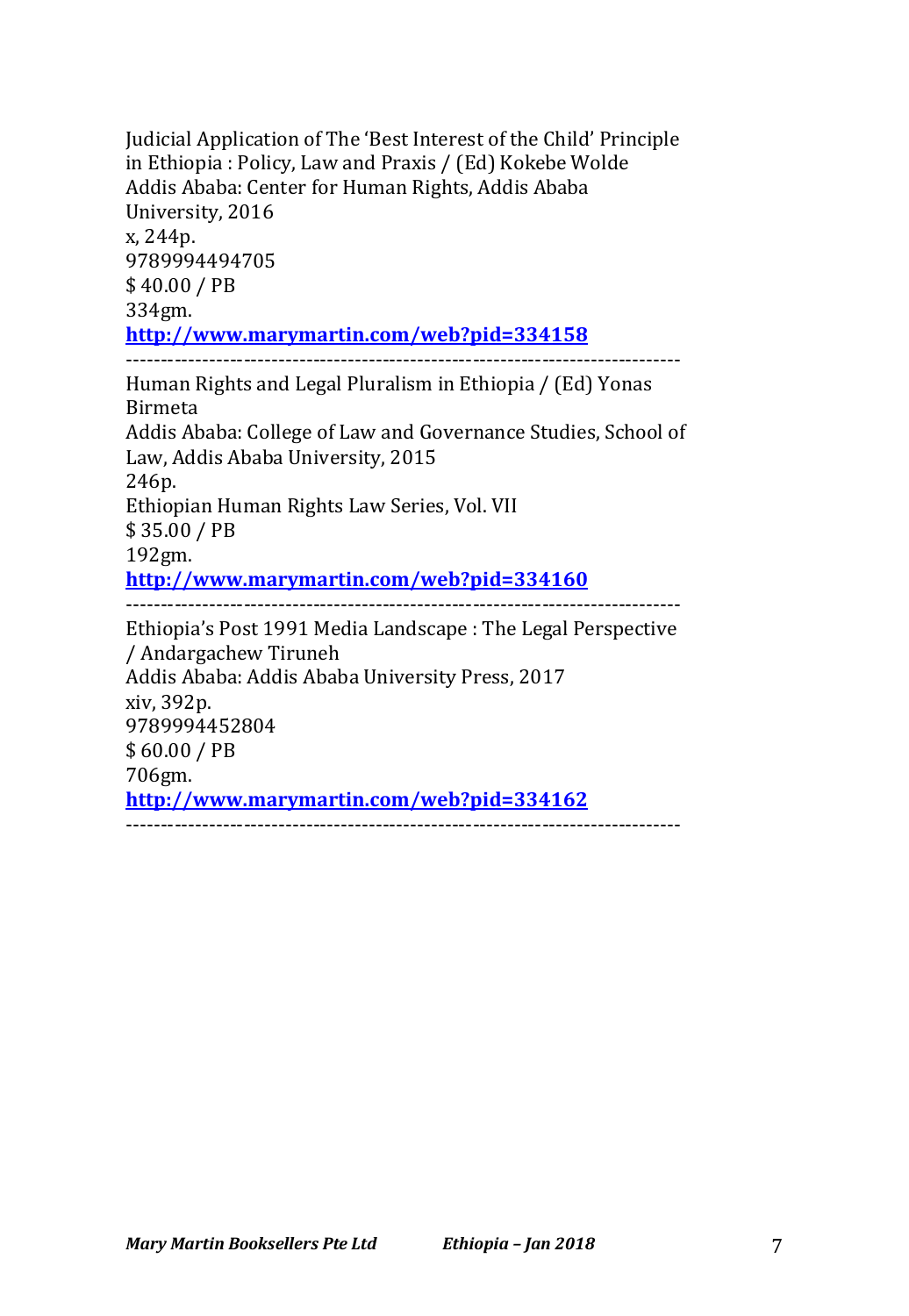### **Literature**

Begiology: The Art of Begging & The Kid (Mamush) / Getachew Tarekegn Addis Ababa: Getachew Tarekegn, 2016 108p. 9781633189836 \$ 20.00 / PB 108gm.

Collection of Ethiopian Plays

Begiology is a play about a hypothetical high-level educational institution, in which students study for various levels of degrees, on Arts of deceptions and beggary, while pious "humanitarianism" fueling the necessary prerequisites for enrollment.

"The Kid" is another play, about an individual who has denied himself the pleasures of simple life, and chose to become miserable.

**http://www.marymartin.com/web?pid=334165**

--------------------------------------------------------------------------------

#### **Politics**

Cultures of Democracy in Ethiopia : From theory to Lived Experiences / (Ed) Sonja John, Dagnachew Assefa, Busha Taa Addis Ababa: Friedrich Ebert Stiftung Ethiopia, 2017 168p. \$ 32.00 / PB 400gm. **http://www.marymartin.com/web?pid=334166** ------------------------------------------------------------------------------- Negritude As The Recovery of Indigenous African Political Leadership: Beyond Ethiopian-Nationalism and Ethinicity: The Case of Gadaa Oromo Political Philosophy / Yoseph Mulugeta Baba Addis Ababa: Yoseph Mulgeta Baba, 2017 88p. \$ 15.00/ PB 90gm.

**http://www.marymartin.com/web?pid=334167**